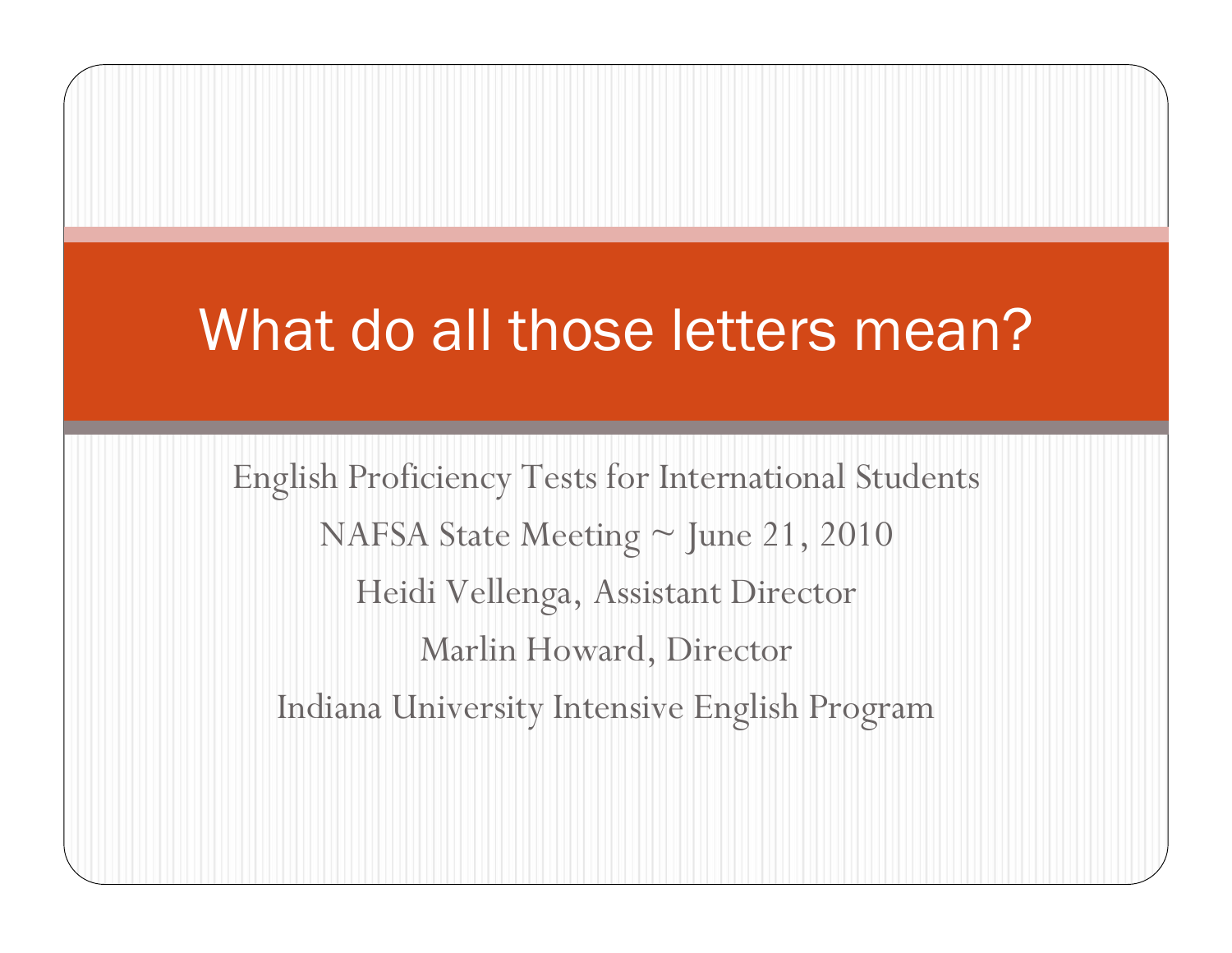## Commonly used English tests

- y TOEFL (Test of English as a Foreign Language)
	- y Developed by ETS (Educational Testing Services) Princeton, NJ
	- $\bullet$  PBT
	- $\bullet$  TWE
	- $\bullet$  CBT
	- $\bullet$  iBT
- IELTS (International English Language Testing System)
	- Developed by Cambridge (UK)
- y PTE (Pearson Test of English)
	- $\bullet$  Developed by Pearson Education (publisher)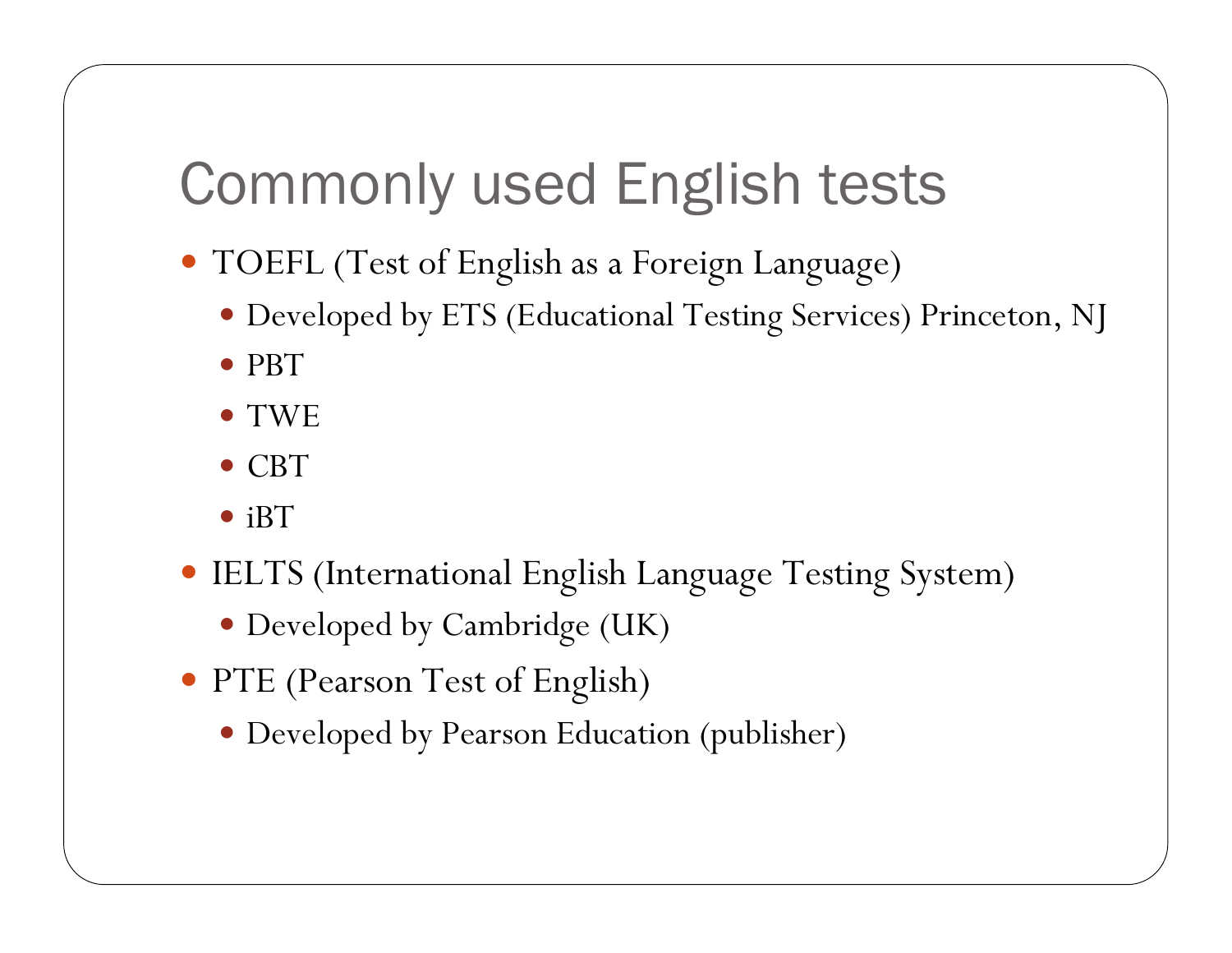#### What's an "official" TOEFL score?

- Institutional TOEFL (PBT, no TWE)
- International TOEFL (iBT or PBT (select countries))
- y U.S.: Alaska, California, DC, Hawaii, Idaho, Illinois, Massachusetts, Minnesota, New York, Pennsylvania, Tennessee, Texas, Virginia, Washington, Wisconsin
- · TOEFL scores expire after two years
- TOEFL scores (iBT) can be verified by ETS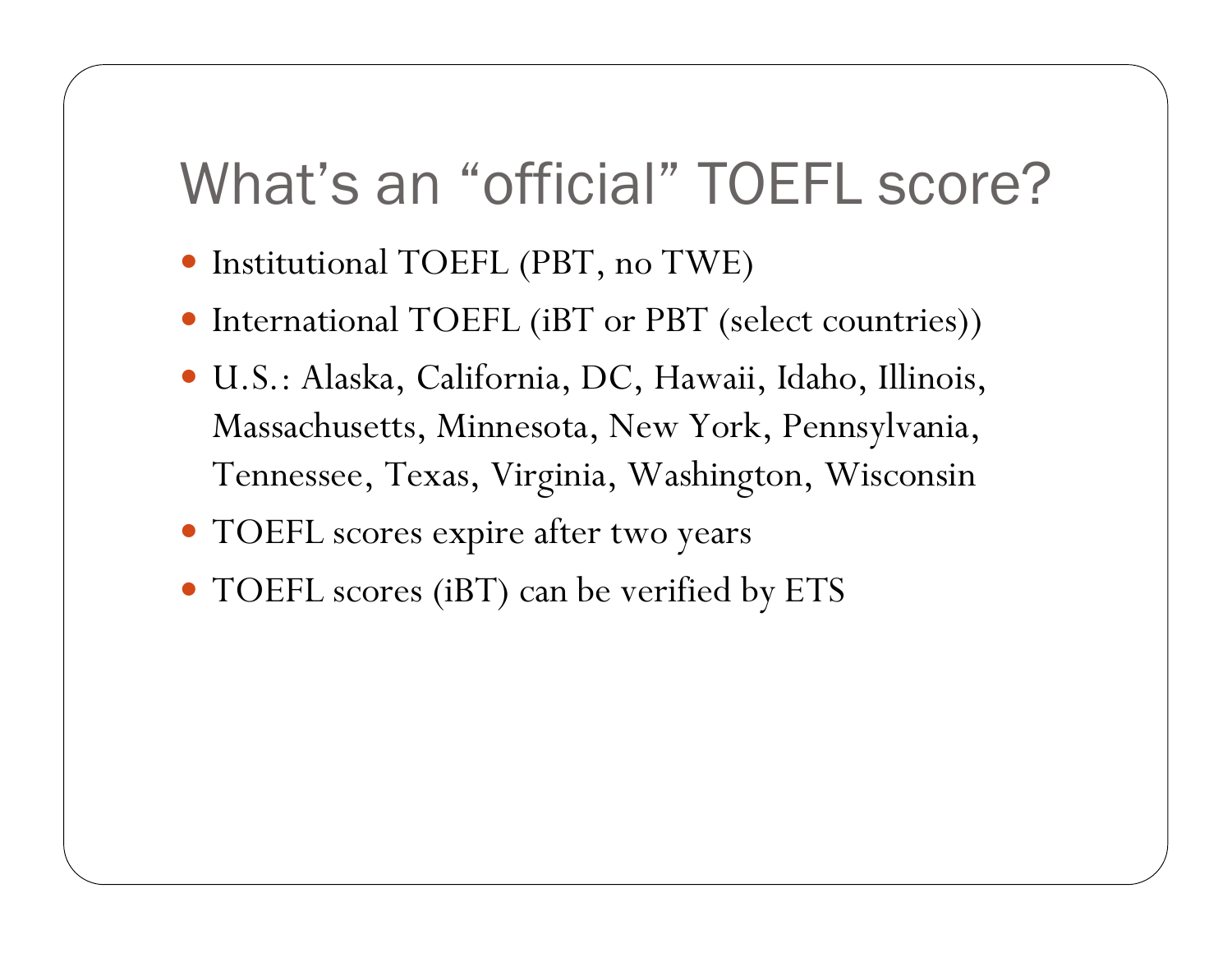# TOEFL

- The TOEFL test is offered in two formats: the **Internetbased Test (TOEFL iBT™)** or the **Paper-based Test (TOEFL PBT)**. The format you take depends on the location of your test center.
- TOEFL **iBT** is offered 30 40 times a year at more than 4,500 authorized test centers throughout the world. Most test takers take the internet-based test.
- TOEFL PBT is offered six times a year in areas where Internet-based testing is not available.

http://www.ets.org/bin/getprogram.cgi?test=toefl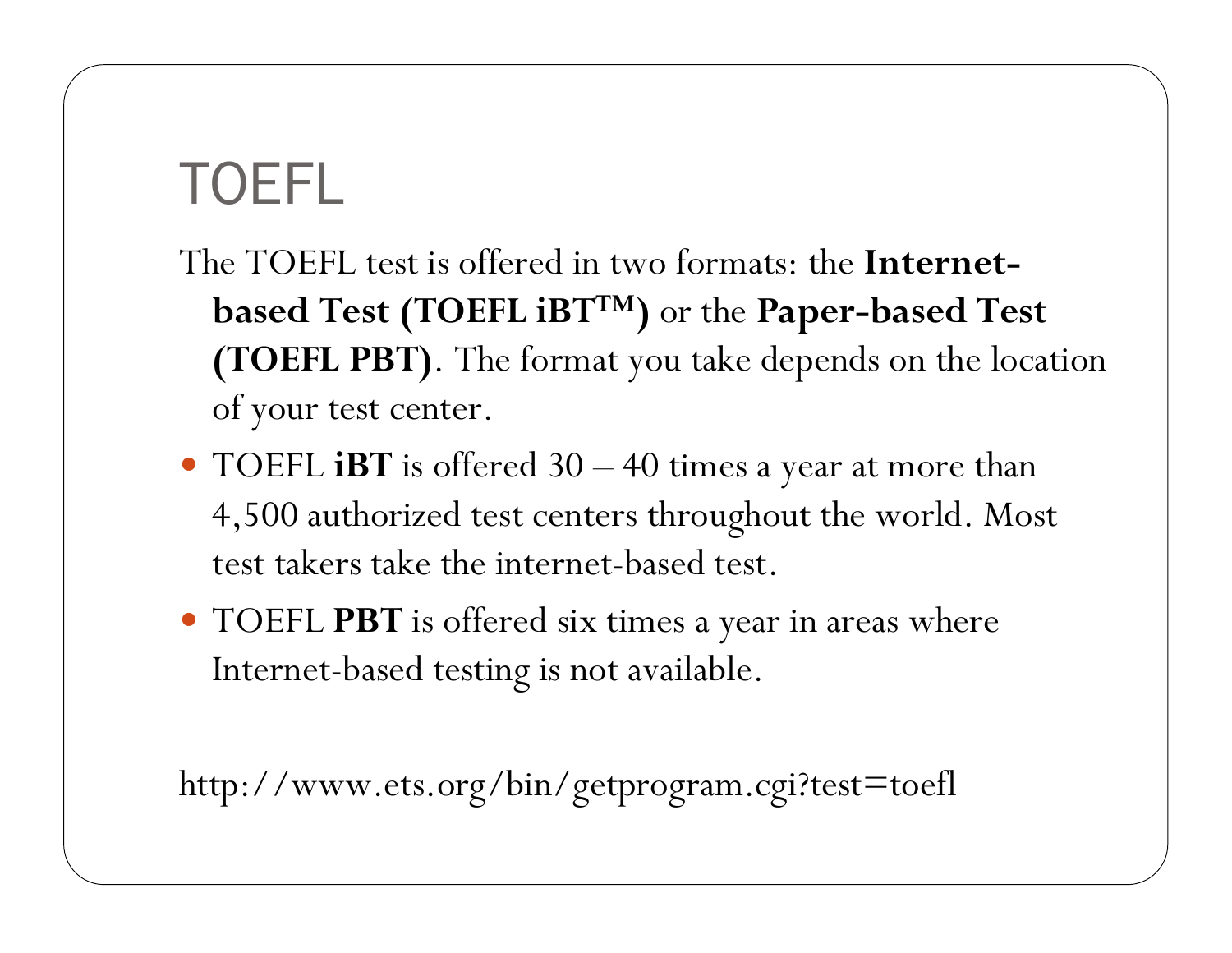## PBT Test Locations (3-6 times annually)

Afghanistan, Algeria, American Samoa, Angola, Aruba, Azerbaijan, Barbados, Belarus, Belize, Bhutan, Bolivia, Botswana, Brazil, Burkina Faso, Burundi, Cameroon, Cape Verde, Chad, Congo, Denmark, Djibouti, Dominican Republic, Eritrea, Ethiopia, Fiji, French Polynesia, Guadeloupe, Guinea, Iceland, Iran, Iraq, Israel, Kazakhstan, Kenya, Kyrgyzstan, Liberia, Libya, Lithuania, Luxembourg, Madagascar, Malawi, Marshall Islands, Martinique, Mauritania, Micronesia, Myanmar, Namibia, Netherlands Antilles, Niger, Nigeria, Norway, Papua New Guinea, Romania, Russian Federation, Rwanda, Saudi Arabia, Sierra Leone, South Africa, Spain, Sudan, Suriname, Sweden, Switzerland, Syria, Tajikistan, Tanzania, Thailand, Togo, Tonga, Trinidad/Tobago, Tunisia, Turkey, Turkmenistan, United Kingdom, United States, Venezuela, Yemen, Zambia, Zimbabwe (81 countries) http://www.ets.org/Media/Tests/TOEFL/tclists/PBT\_view\_all.html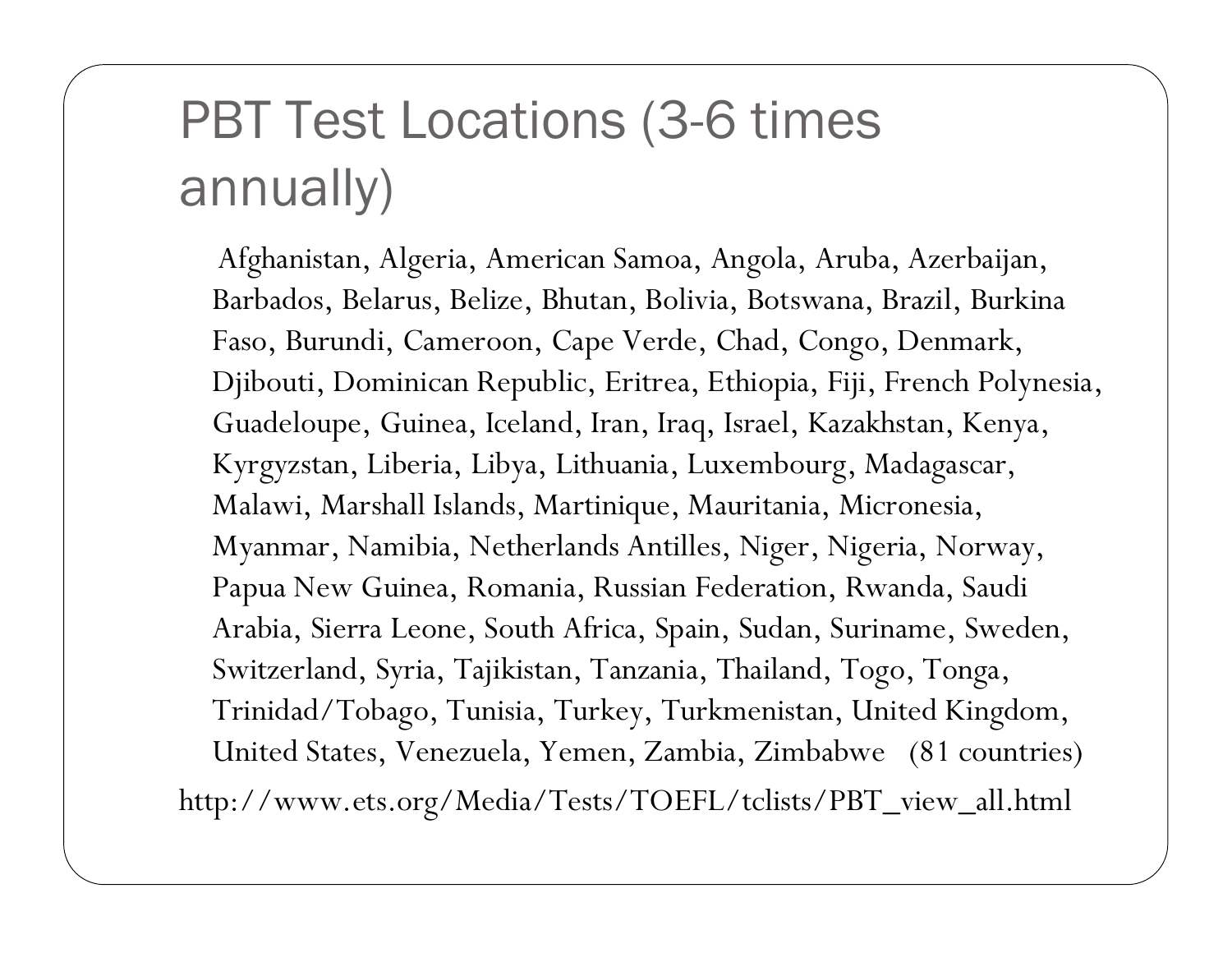## TOEFL PBT (Paper-based Test)

| <b>Test</b> | <b>Section</b>                                    | <b>Time</b><br>Limit | No. of<br><b>Questions</b> |  |
|-------------|---------------------------------------------------|----------------------|----------------------------|--|
| TOEFL PBT   | Listening<br>Comprehension                        | $30 - 40$<br>minutes | 50                         |  |
|             | <b>Structure and</b><br><b>Written Expression</b> | 25 minutes           | 40                         |  |
|             | Reading<br>Comprehension                          | 55 minutes           | 50                         |  |
| <b>TWE</b>  | <b>Test of Written</b><br>English                 | 30 minutes           | 1 topic                    |  |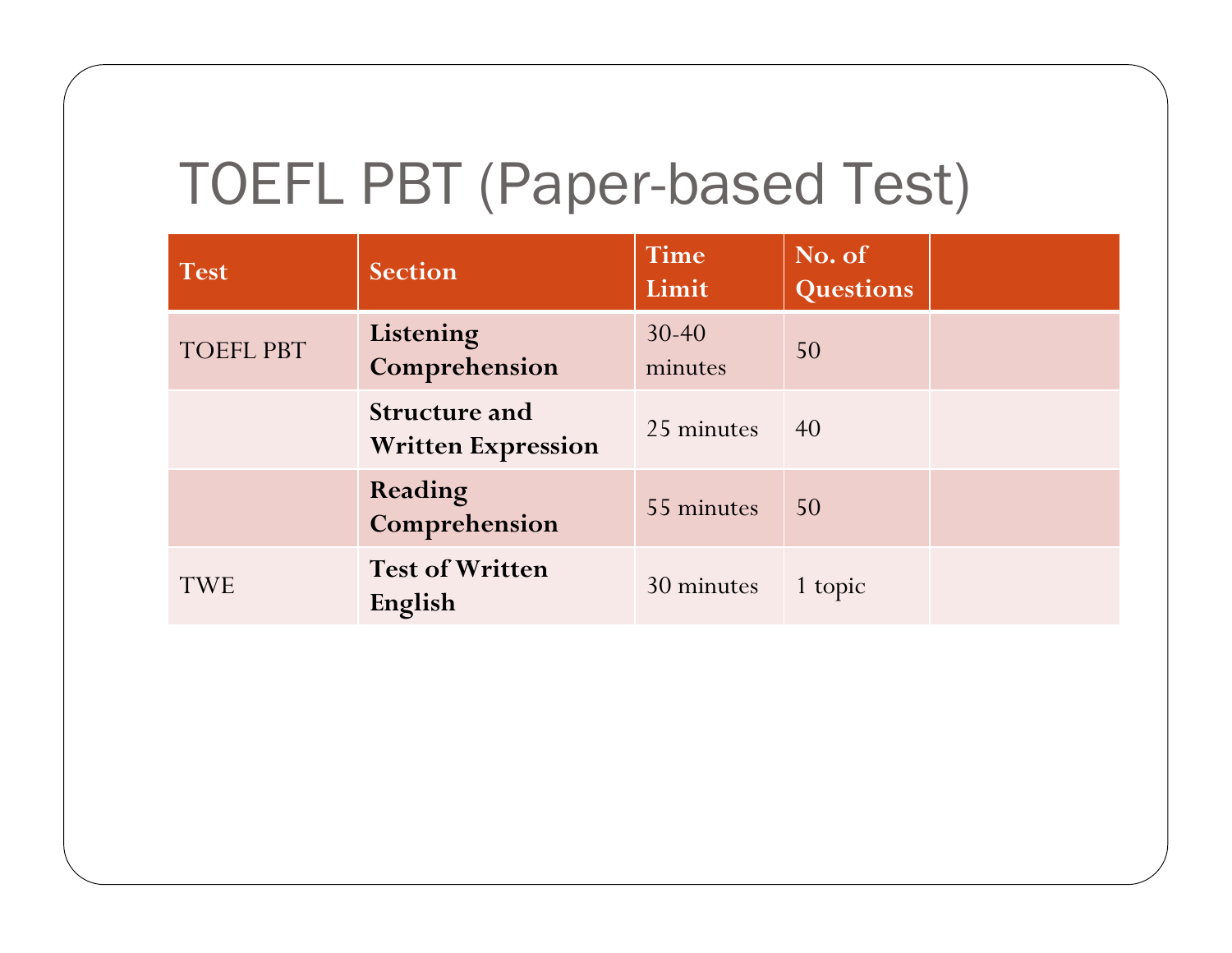#### TOEFL iBT (internet-based test)

During the test, students are asked to perform tasks that combine more than one skill, such as:

- •Read, listen and then speak in response to a question
- •Listen and then speak in response to a question

•Read, listen and then write in response to a question

| <b>Section</b> | <b>Time Limit</b> | <b>Questions</b>    | <b>Tasks</b>                                                                                     |
|----------------|-------------------|---------------------|--------------------------------------------------------------------------------------------------|
| Listening      | $60 - 90$ minutes | $34 - 51$ questions | Listen to lectures, classroom<br>discussions and conversations, then<br>answer questions.        |
| Reading        | $60-100$ minutes  | $36 - 70$ questions | Read passages from academic texts<br>and answer questions.                                       |
| <b>Break</b>   | 10 minutes        |                     |                                                                                                  |
| Speaking       | 20 minutes        | 6 tasks             | Express an opinion on a familiar<br>topic; speak based on reading and<br>listening tasks.        |
| Writing        | 50 minutes        | 2 tasks             | Write essay responses based on<br>reading and listening tasks; support<br>an opinion in writing. |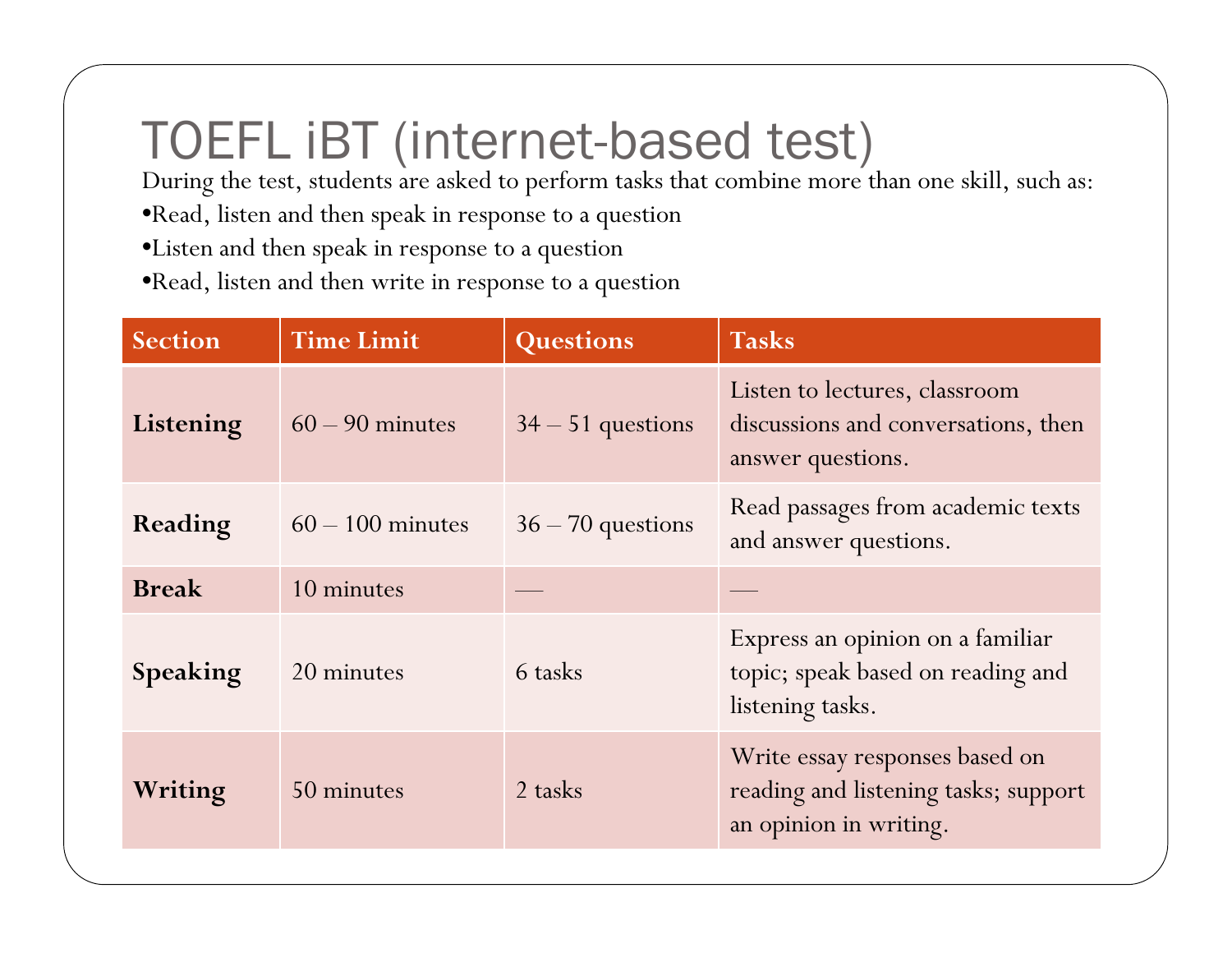# The IELTS: International English Language Testing System

- University of Cambridge ESOL, the British Council and IDP:IELST Australia
- Offered world wide [including the US]
- y Four Sections Listening, Reading, Speaking, and Writing
- General and Academic formats available
- Scores reported in 1 9 Bands, 9 the highest
- Section and Total scores reported
- Website: www.ielts.org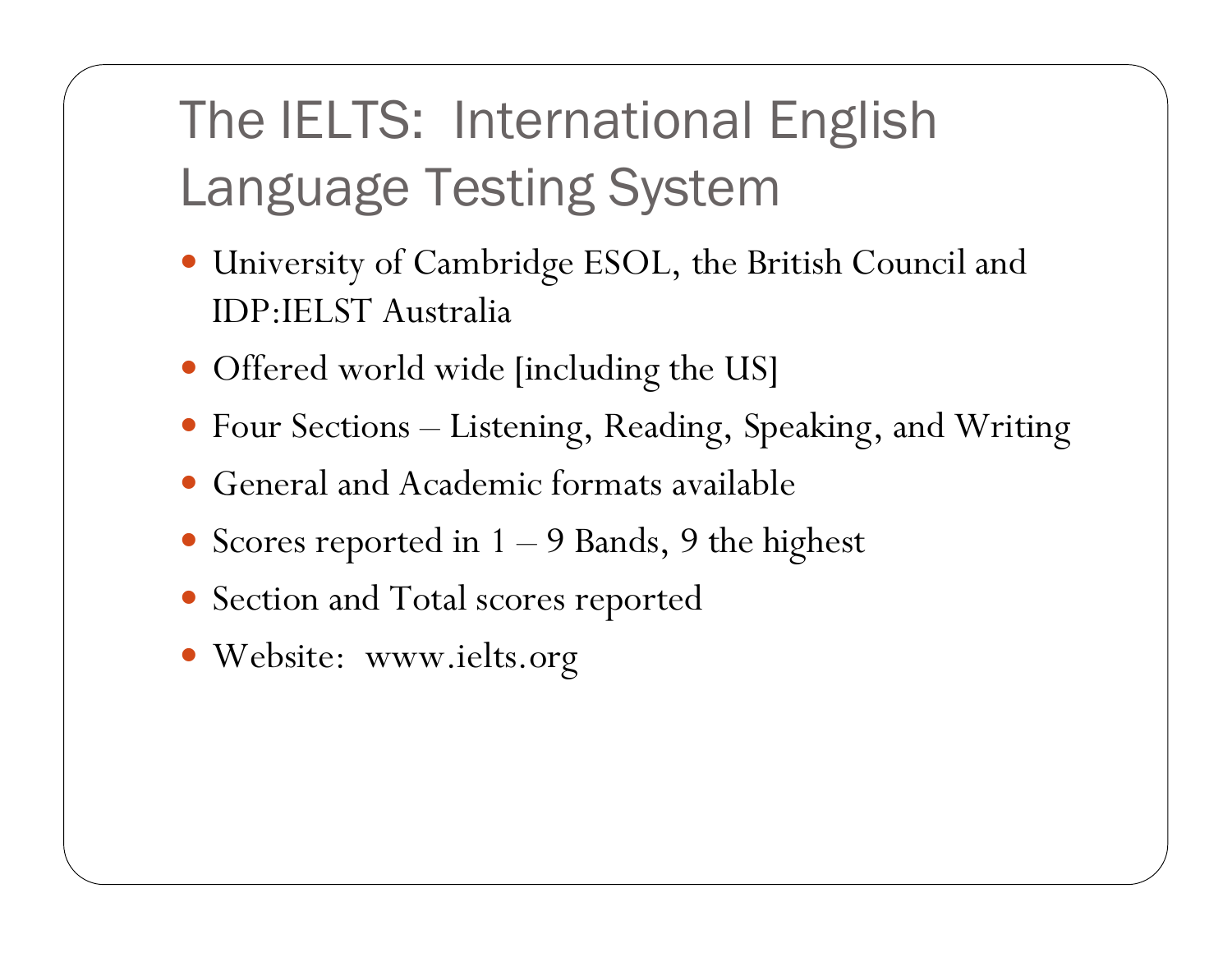## IELTS – Listening section

- $\bullet$  30 minutes
- 40 questions in 4 sections
- Monologues and conversations [up to 4 people]
- First 2 sections deal with social needs
- Second 2 sections academic
- A variety of accents
- Students write answers on question paper
- 10 minutes at end allotted to transfer answers to answer sheet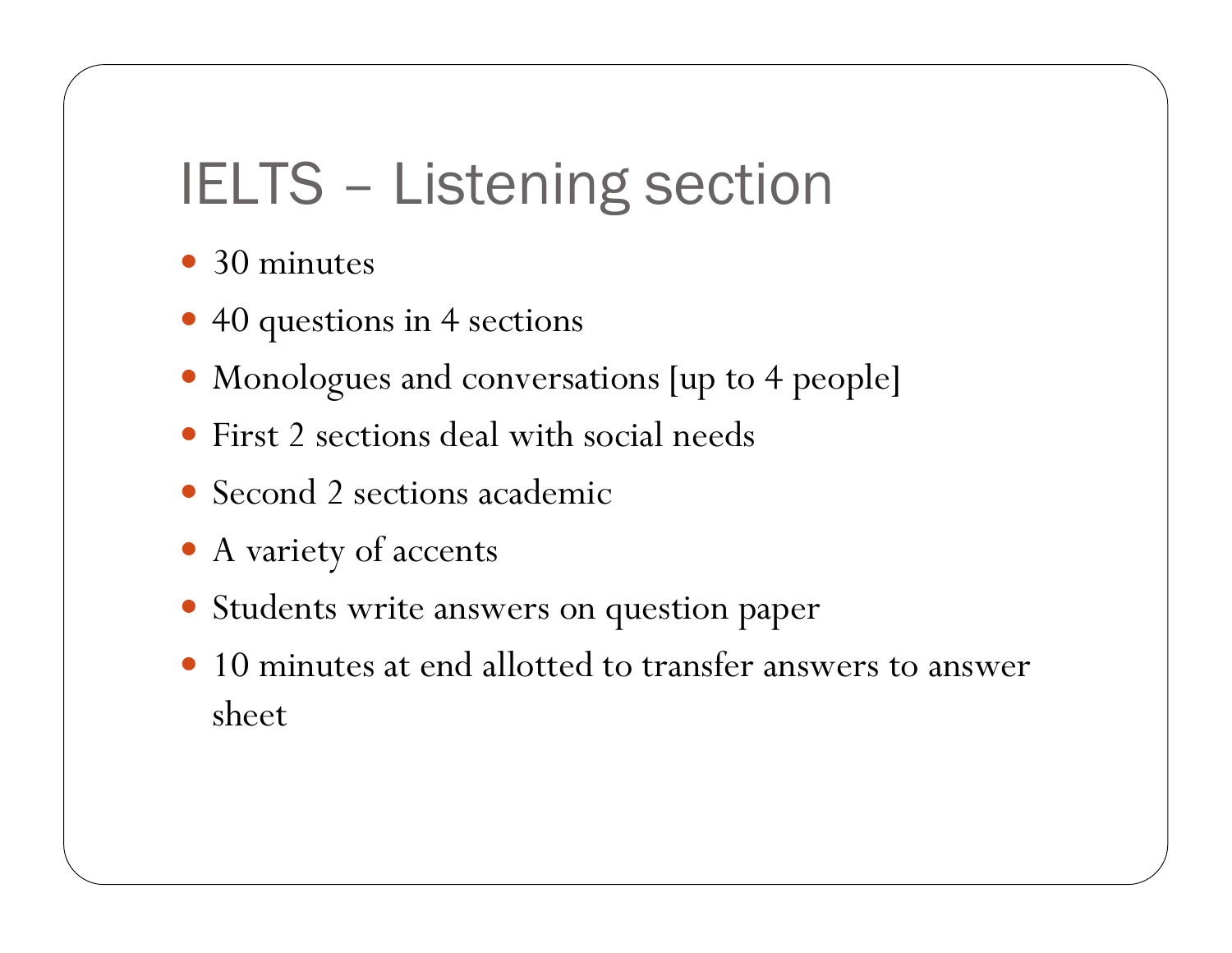## IELTS – Reading section

- $\bullet$  60 minutes
- 40 questions based on 3 reading passages
- · Passages are academic in nature [journals, texts]
- Texts academic but written for non-specialists
- Texts include logical argument and non-verbal materials
- Total of  $2000 2750$  words.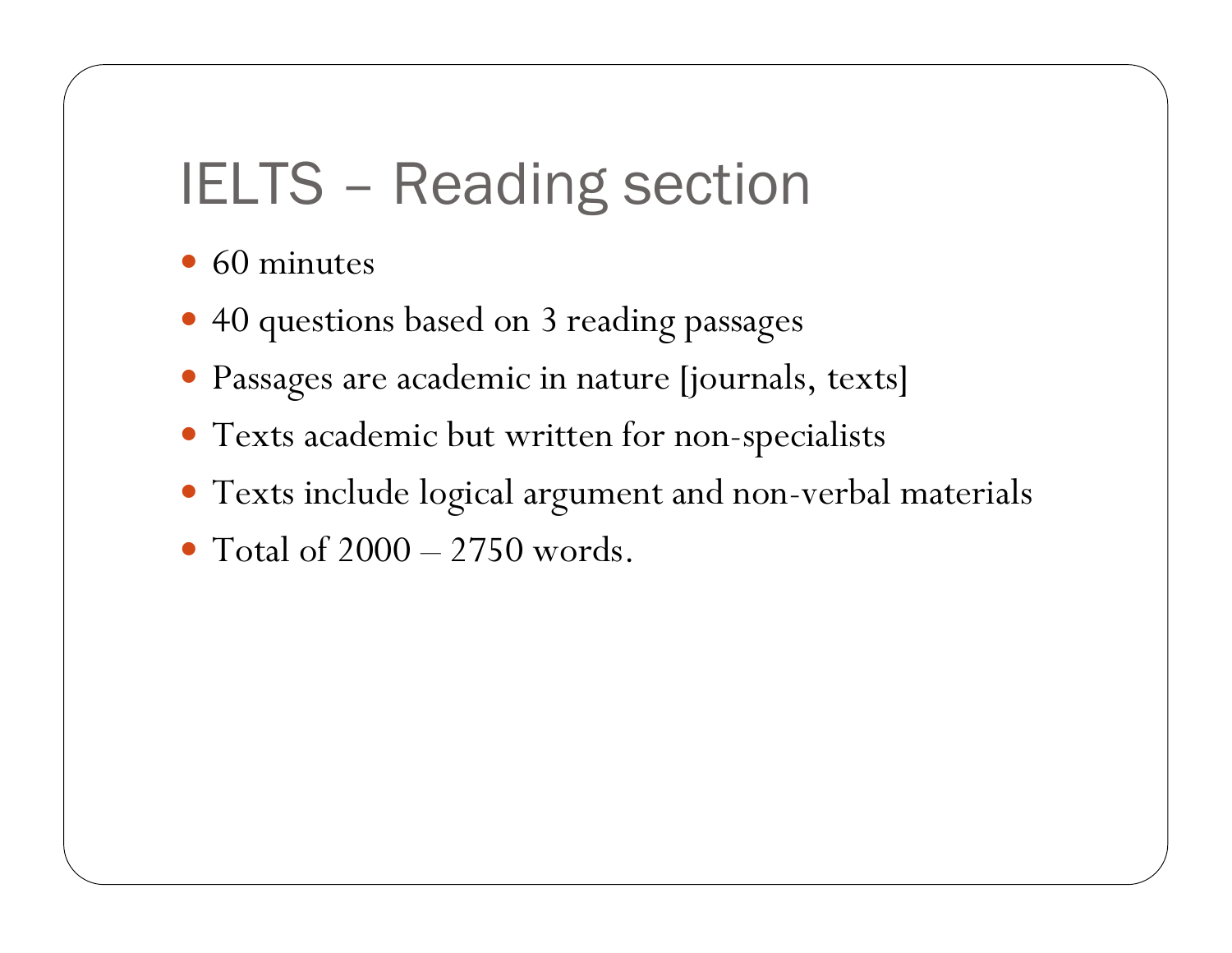## IELTS – Writing section

- $\bullet$  60 minutes
- $\bullet$  Two tasks
- y First task 150 words suggested time 20 minutes
- Second task 250 words suggested time 40 minutes
- $\bullet$  First task – describe information in a chart or graph or describe a process, object, or event.
- Second task Respond to an opinion, argument, or problem.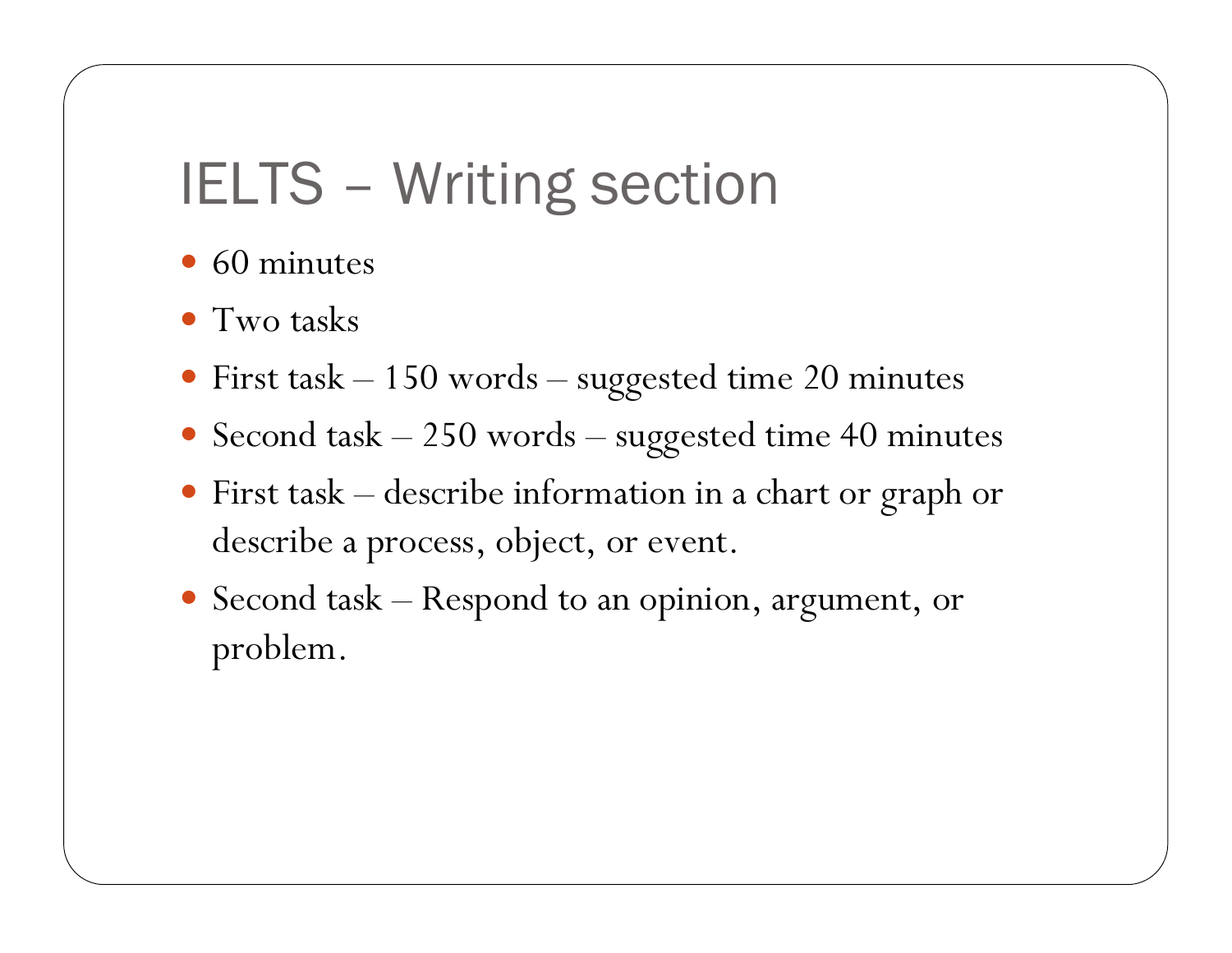## IELTS: Speaking section

- $11 14$  minutes
- One on one interview with an examiner
- Three parts
- Part One a question about a general familiar topic.  $4-5$ minutes
- Part Two Examanee given a prompt card on a topic, has one minute to prepare a response, speaks for 2 minutes and then questioned
- Part Three discussion of abstract issues and concepts from topic prompt in part 2.  $4 - 5$  minutes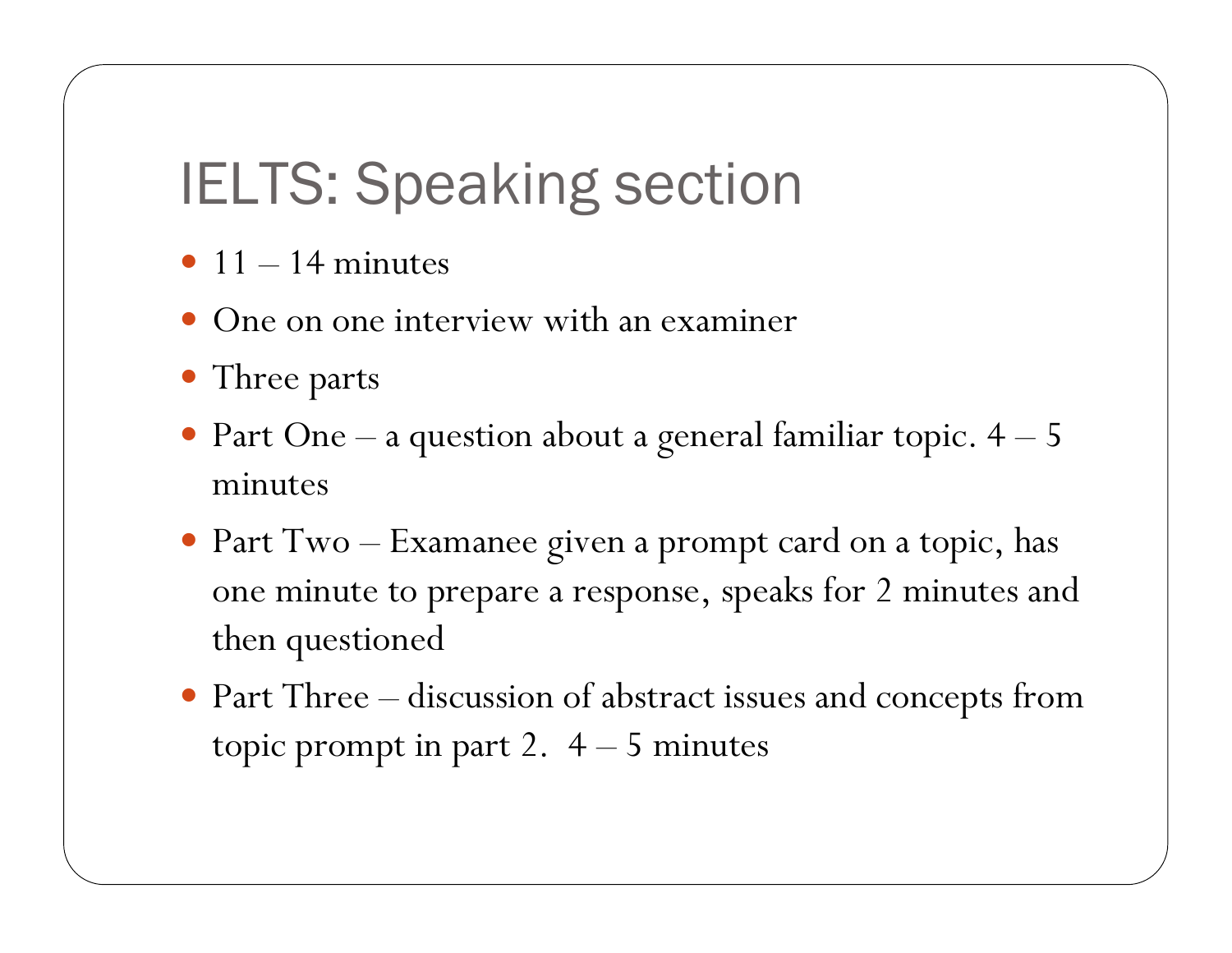## IELTS – Overall

- Not computer based
- Scores available within 13 days
- Scores verifiable on-line
- Like TOEFL each test version guaranteed to be new items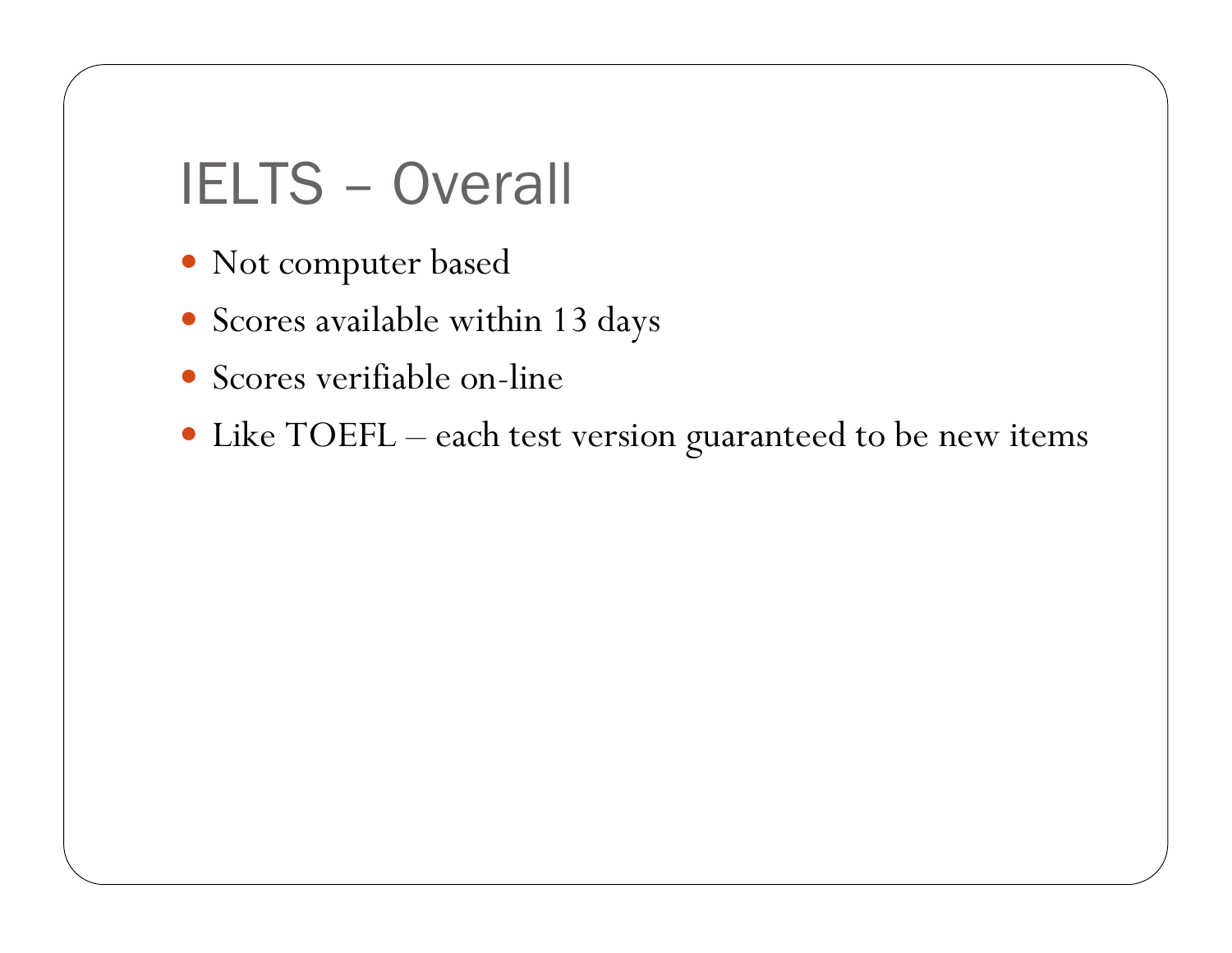## PTE – Pearson Test of English - Academic

- New test
- Totally computer based
- Overall and subscores available
- All items are machine scored
- Score range  $10 90$
- Becoming more recognized and accepted
- y Website: www.pearsonpte.com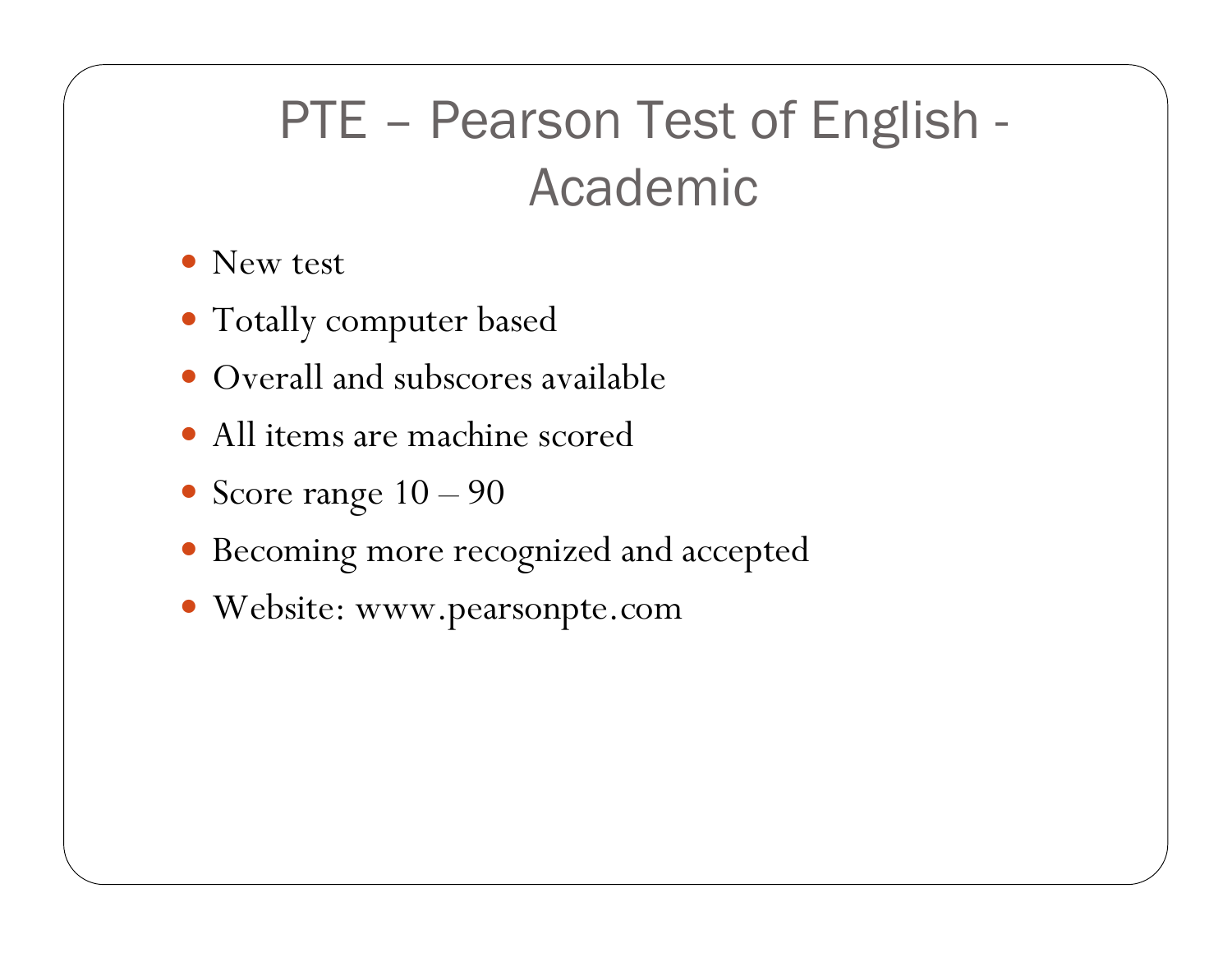#### PTE Academic – Speaking

- Part  $1 -$  Personal introduction  $-1$  minute
- y Part 2 -Read aloud Read a text exactly as it appears
- y Part 3 Repeat sentence Hear a sentence and repeat it
- Part 4 Describe an image
- Part 5 Retell a lecture listen or watch a lecture, retell it
- Part  $6$  Answer short questions

#### • Total time –  $30 - 35$  minutes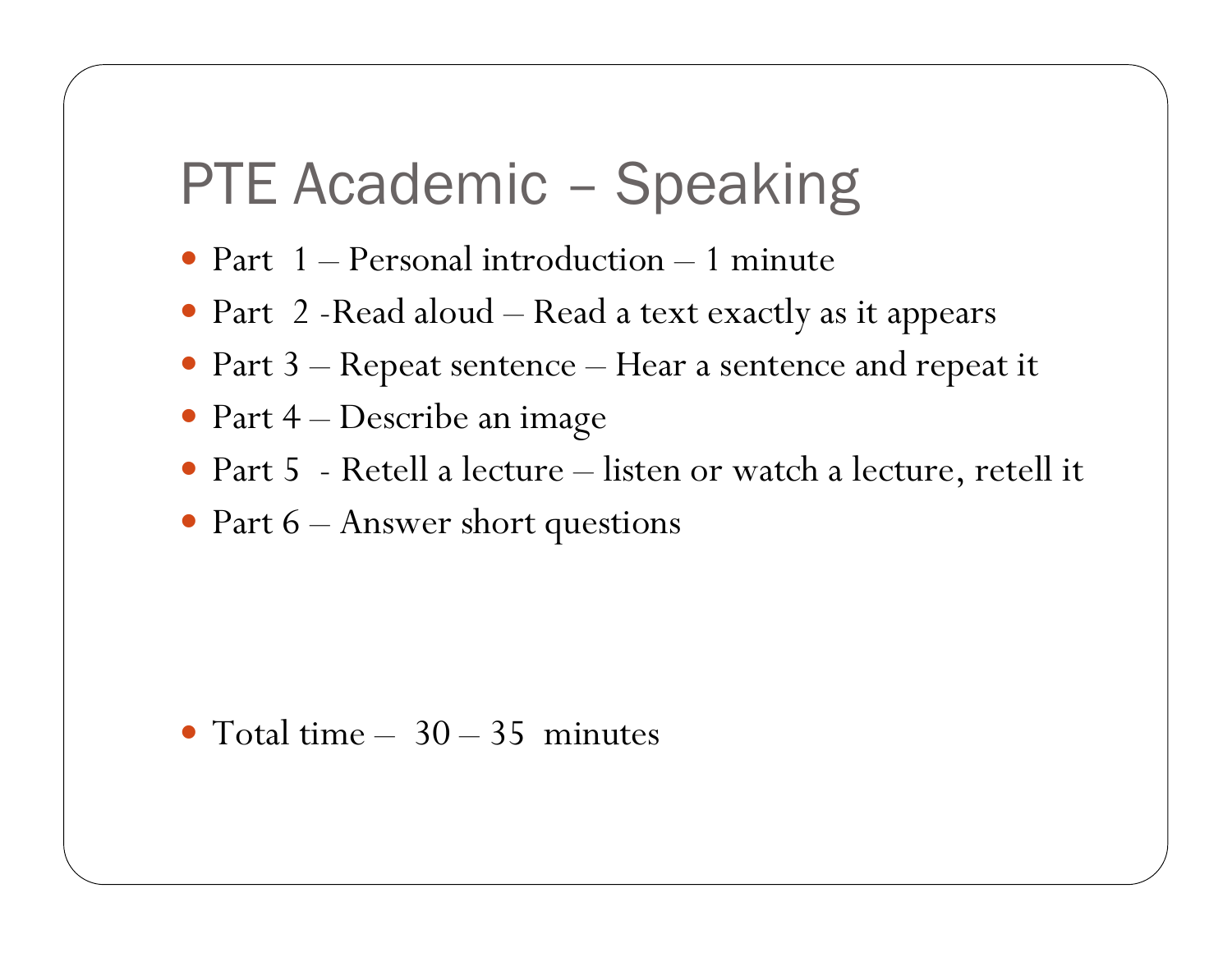#### PTE Academic – Writing

- Part 1 Summarize written text 20 minutes
- Part  $2$  Summarize written text or write essay 10-20 minutes
- Part  $3$  Write essay 20 minutes
- Total time  $-50 60$  minutes
- N.B. Speaking and Writing together are Part 1 of the PTE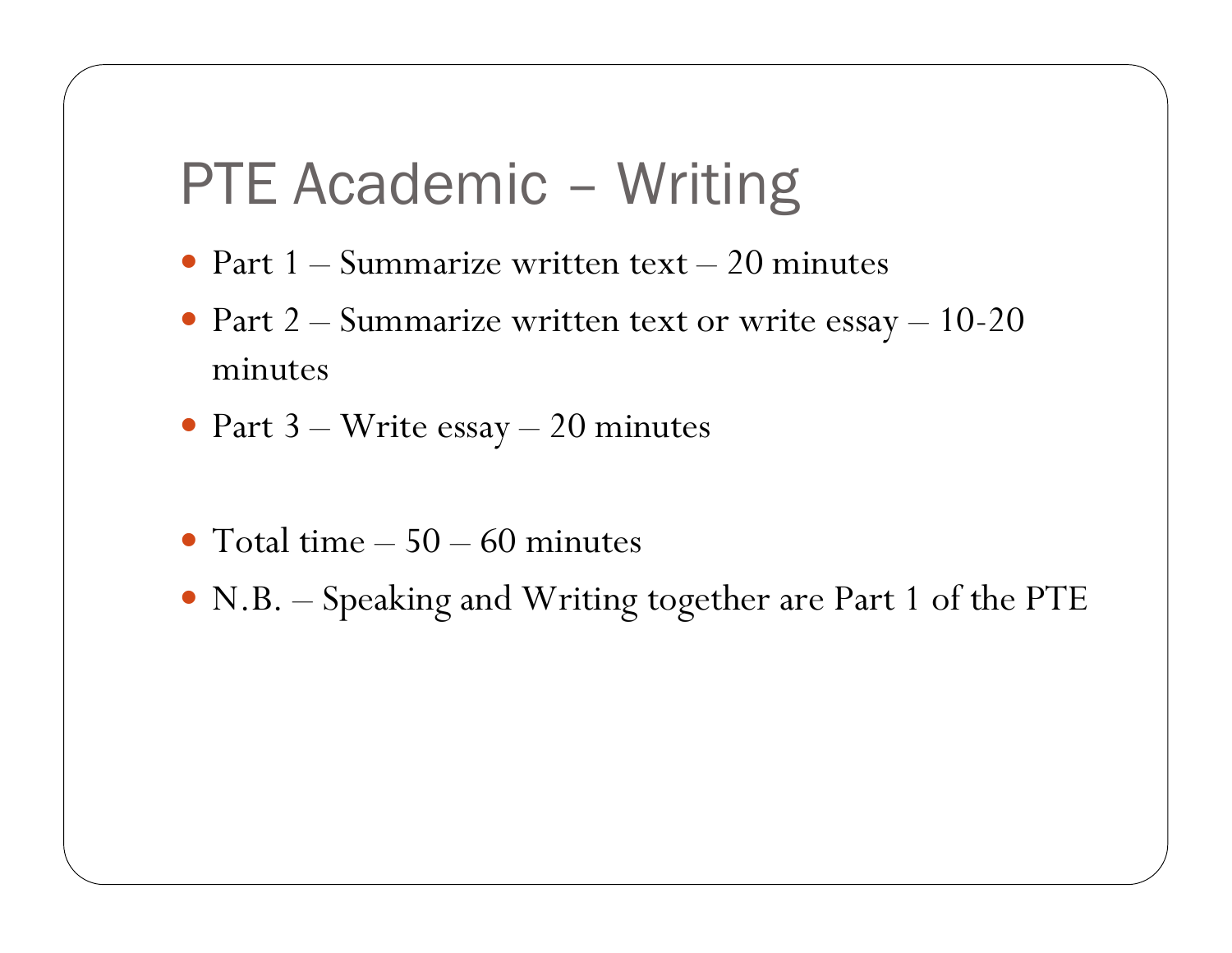#### PTE Academic – Reading

- Five item types
- $\bullet$  Item type 1 – Multiple choice – choose single answer – text up to 300 words
- Item type 2 Multiple choice choose multiple answers text up to 300 words
- Item type 3 Reorder paragraphs text up to 150 words
- Item type  $4$  Fill in the blanks drag words or phrases to fill in the blanks – text up to 80 words
- Item type  $5$  Reading and Writing fill in the blanks read text and fill in blanks from choices in drop down boxes – Text up to 300 words
- Total time  $-32 41$  minutes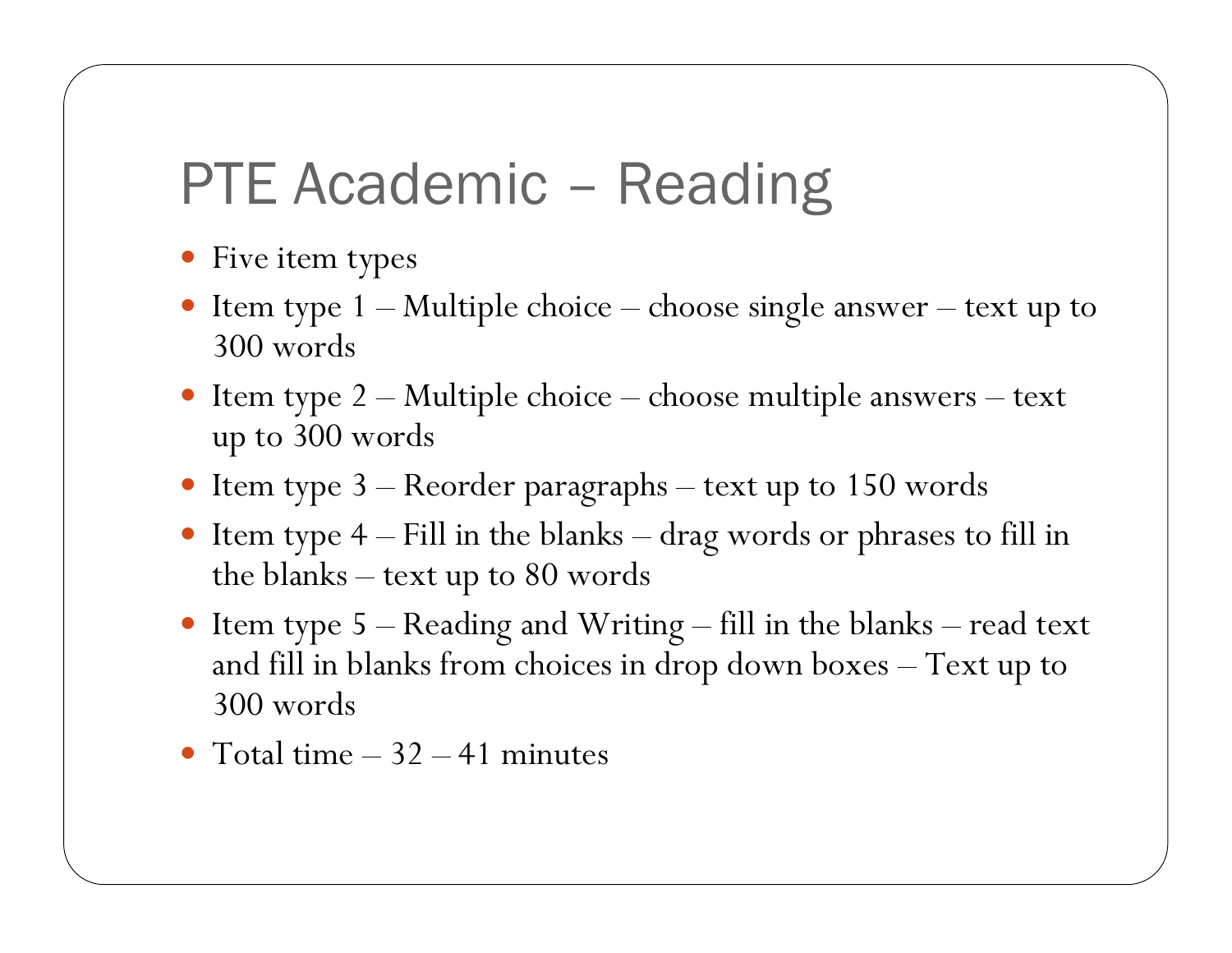#### PTE Academic - Listening

- Eight item types
- $\bullet$ Item type 1 – Summarize spoken text in writing
- $\bullet$  Item type 2 – Listen and then answer a multiple choice question with several correct answers regarding content or tone of recording
- Item type  $3$  Fill in the blanks See a transcript with blanks, fill in the blanks as you hear the recording
- $\bullet$ Item type 4 – Listen to a text, choose the best summary
- $\bullet$ Item type 5 – Multiple choice with single answer
- $\bullet$  Item type 6 – Listen to text, select missing word or words that complete the text
- $\bullet$ Item type 7 – Read transcript while listening, select incorrect words
- $\bullet$ Item type 8 – Dictation – Listen to a sentence and type it.
- $\bullet$ Total time 45 – 57 minutes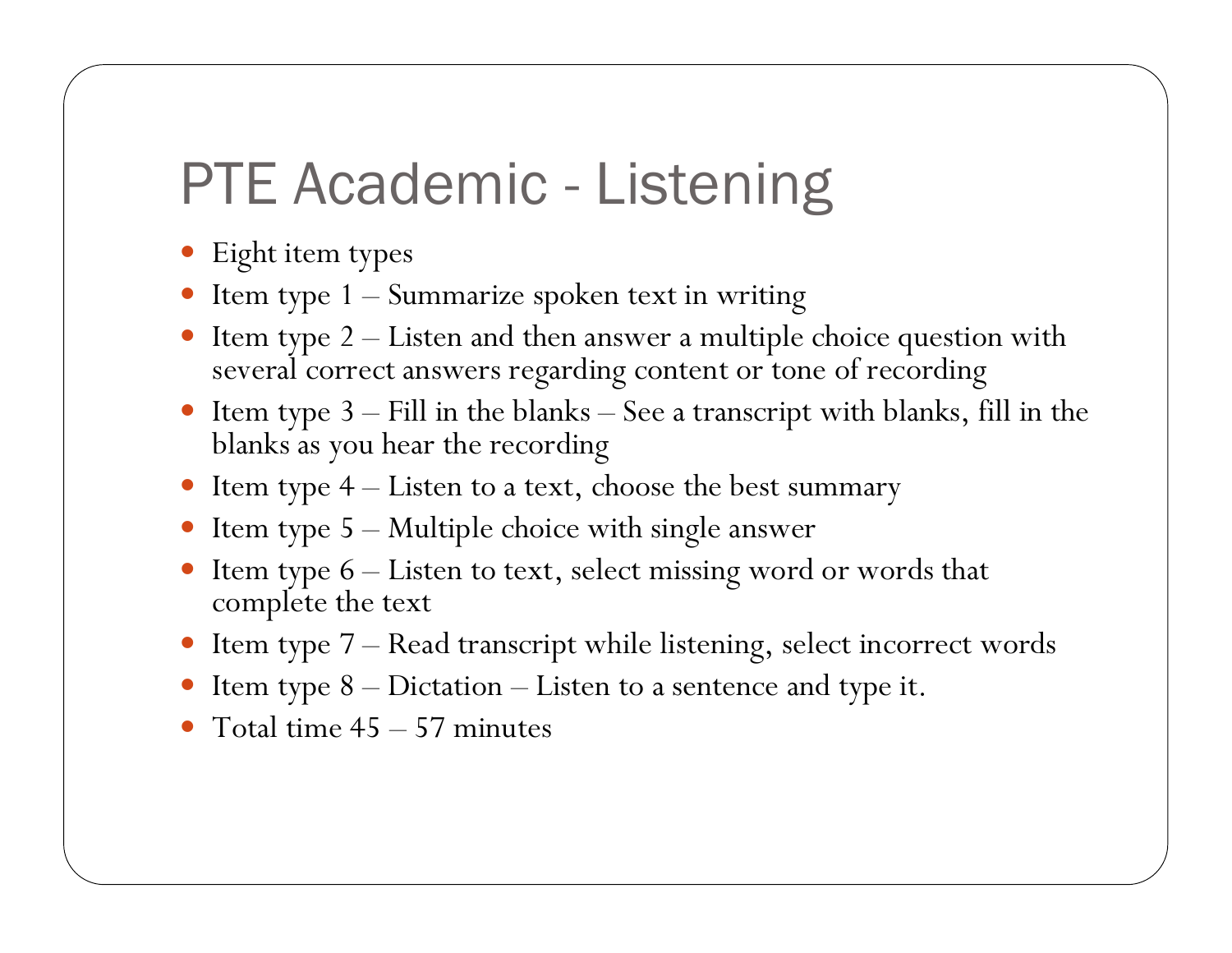#### PTE – Academic - Overall

- New Test
- Becoming more available world wide
- Scores available within 5 business days
- On line results available
- Score range  $10 90$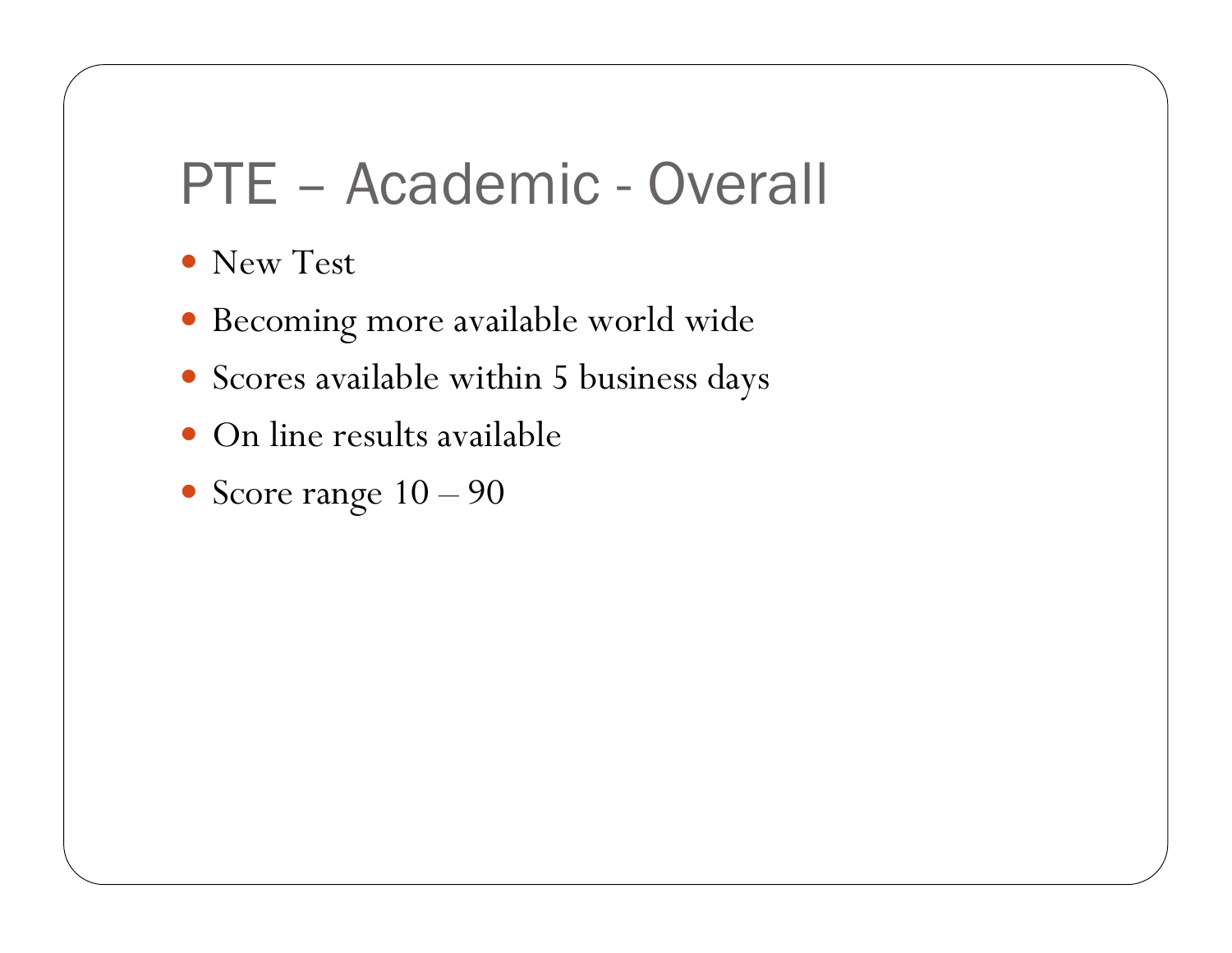#### Comparison of the three tests

| <b>TOEFL PBT</b> | <b>TOEFL IBT</b> | <b>IELTS</b> | <b>PTE</b> |
|------------------|------------------|--------------|------------|
| 600              | 100              | 7.0          | $66 - 72$  |
| 550              |                  | $6.0 - 6.5$  | $50 - 58$  |
| 500              |                  | 5.5          | $42 - 58$  |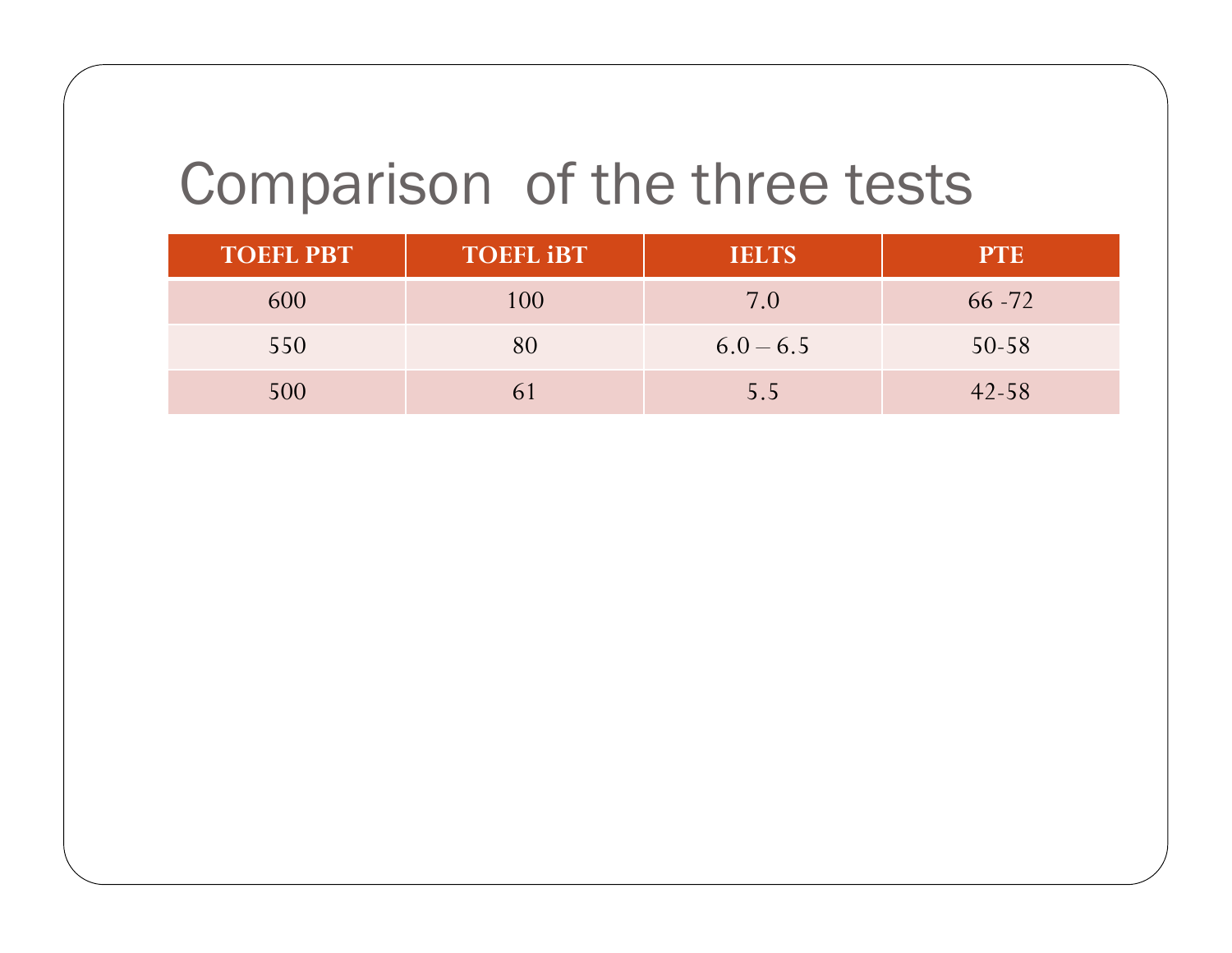#### And just when you thought you were safe: The Eiken: test in practical English Proficiency – [STEP]

- Japanese test
- Tests: Reading, Listening, Speaking and Writing
- Website: [www.stepeiken.org](http://www.stepeiken.org/)
- y Test administered 3 times a year
- $\bullet$  Two stages more advanced levels take stage 2 the next month
- Stage 1 is paper based test
- Stage 2 is one-on-one interview
- Only for Japanese students
- Useful for exchange programs especially